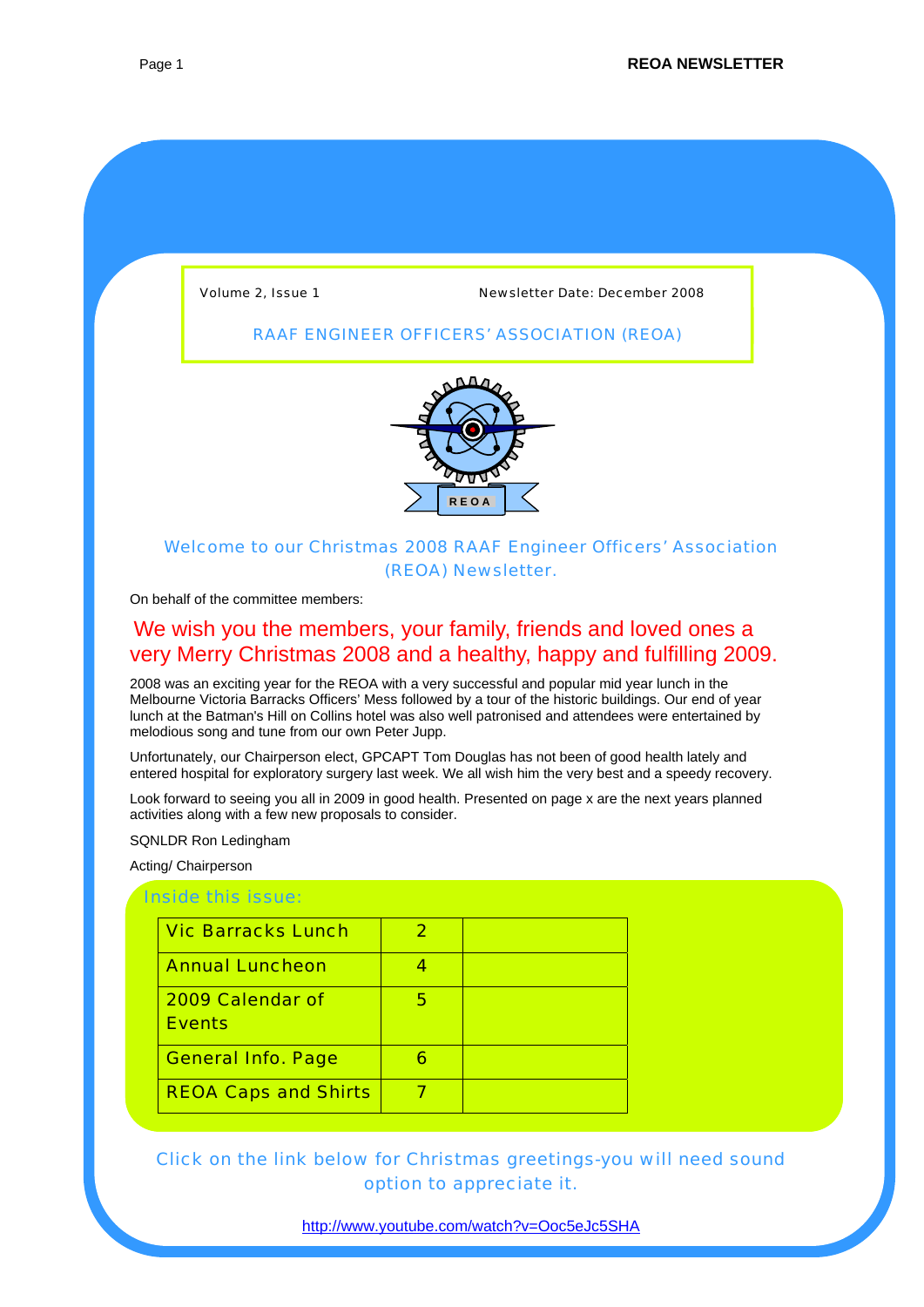# **REOA Members' Mid Year Lunch and Tour of the Victoria Barracks Complex-St Kilda Road Melbourne (The old HQSC).**

## **By Ron Ledingham**

**O**n Wednesday 9 July 2008, some 31 REOA members visited the Officers' Mess at Victoria Barracks in

Melbourne. The lunch was conducted with the written approval of the MPC of the Mess and was run very like a formal dinning-in night in very traditional surrounds with the dark wood and table settings. I personally enjoyed the meal and lunch and based on the feedback received this appears to have been the general feeling of those who attended.

Following lunch at the Officers' Mess, the group was split into three groups. With a guide allocated to each group, we were escorted on a shortened formal tour of the Victoria Barracks complex including the old war rooms. For many of us this brought back fond memories of time spent here under the old HQSC structure. I myself had three terms of duty here and then spent time in the "glass house" in DSD following my retirement from the RAAF in 1987.

Lunch at the Victoria Barracks Officers' Mess provided a welcome opportunity to partake of good food and refreshments and bring back memories for a large number of us... And, even more importantly, to catch up with friendships which had developed over many years service in the RAAF.

All those who attended agreed that it was a great way for our members to refresh memories of their career in the RAAF and time spent in the Victoria Barracks complex and surrounds.

To the PMC of the Mess Colonel Russell Hodson, the Officers' Mess Manager Joanne Bartholomeusz, and Transfield Services Australia, who catered and ran the lunch, and staff and the voluntary support guides, we express our thank you for the day.

By popular demand we look forward to another visit during 2009 conducted on similar lines.

**Note:** A free CD containing a number of photographs taken during the luncheon was produced and made available to members. If you would like a copy of the CD please contact myself on Mobile: 0409 420 458 and/or rledingh@bigpond.net.au.



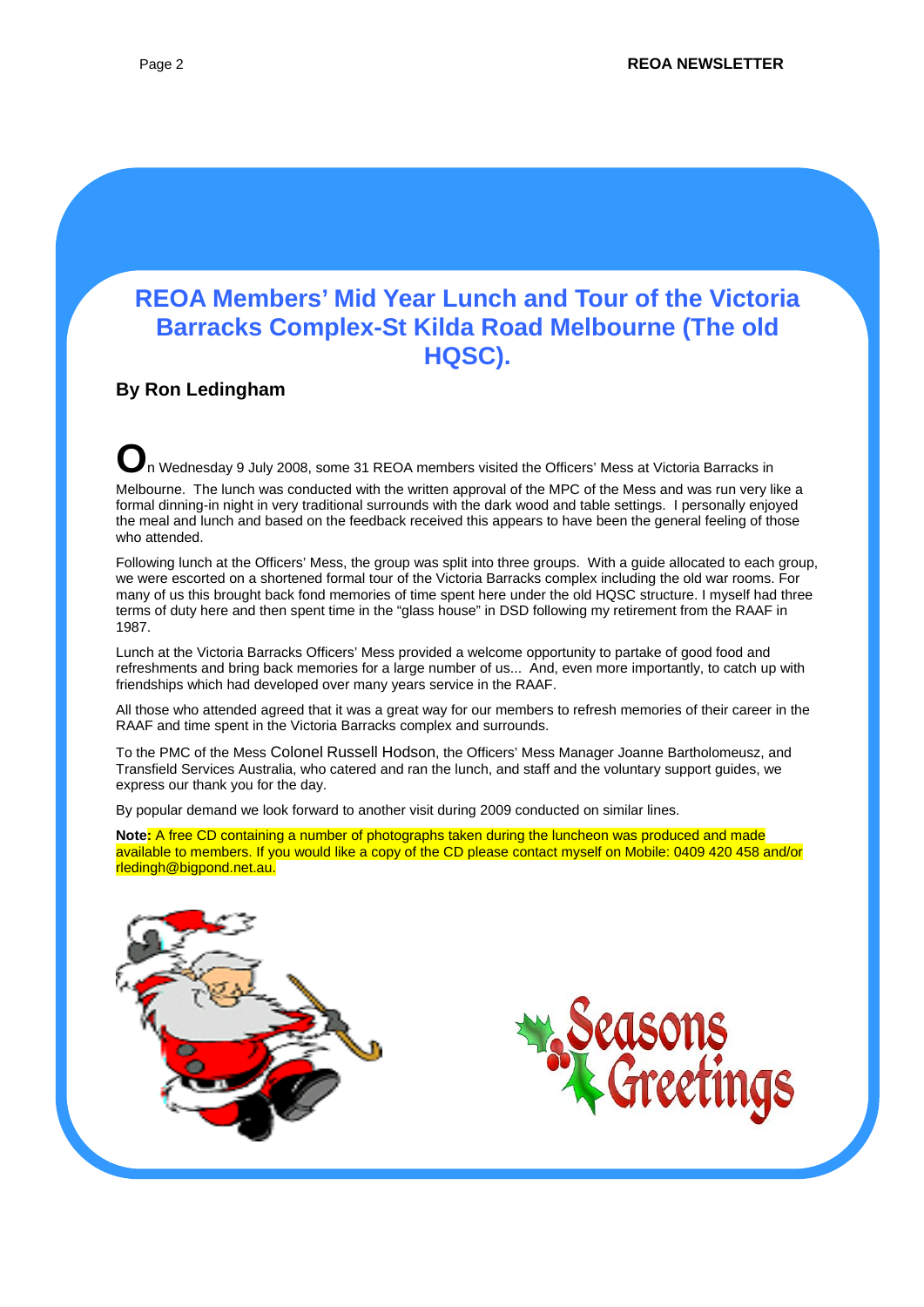





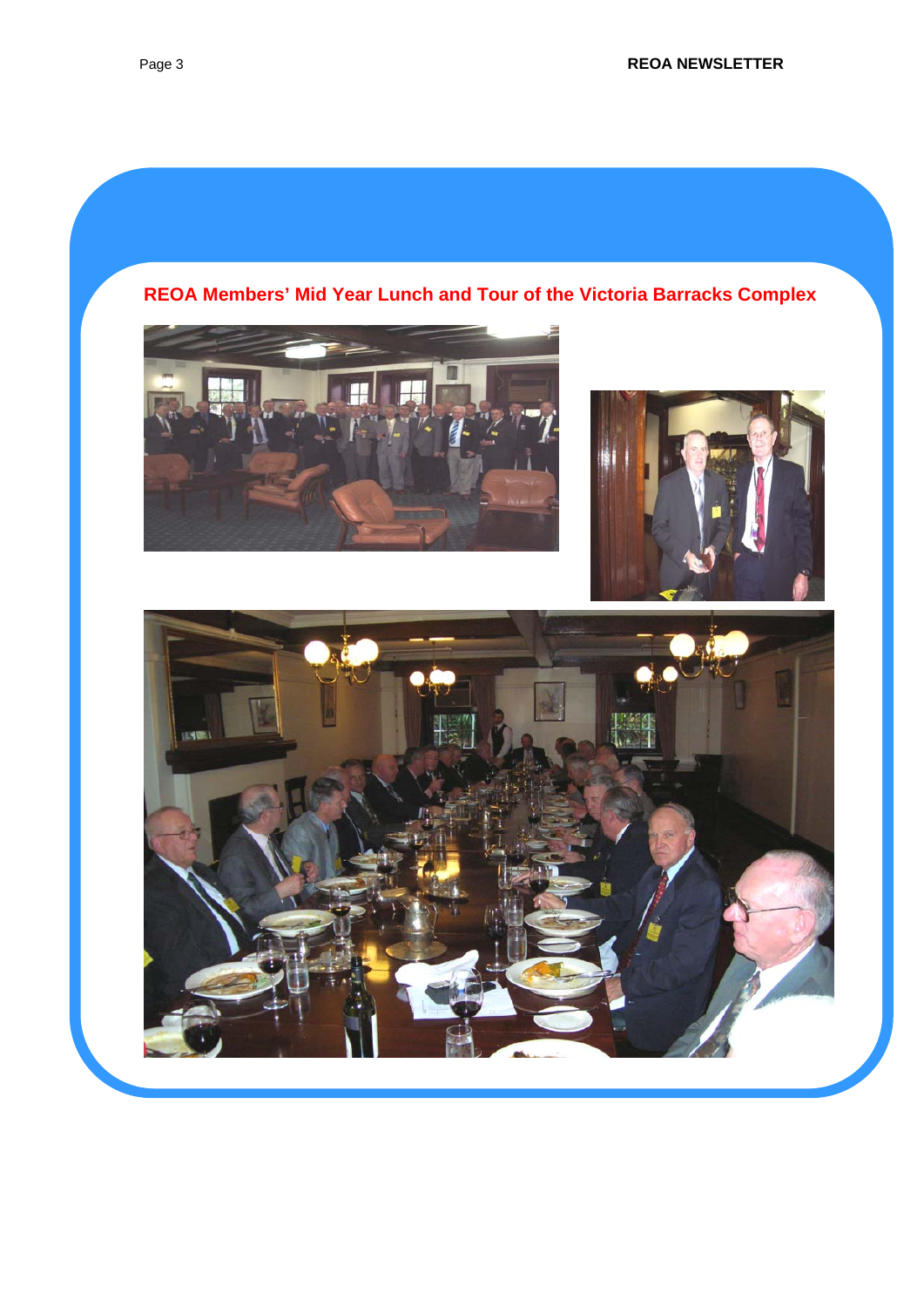# **REOA Members' Annual End of Year Lunch 6<sup>th</sup> November 2008.**

**T**his year we held our annual lunch on Thursday 6<sup>th</sup> November which turned out to be Oaks Day or Ladies Day in Melbourne. Any concerns about this clash of events was quickly dispelled by several of our members who expressed delight at the increased pleasant attraction of the many well adorned ladies in Melbourne for this very popular racing carnival event.

A change from last year was the venue. This year we held the event in the rooms of the Batman's Hill on Collins Melbourne which is where we conduct the regular Committee meetings. The facility is centrally placed being opposite the new look Spencer street railway station and is well serviced with transport links, amenities and services.

Rick Toholka volunteered to be our Master of Ceremonies for the evening. Bob Bartram, who has carried us on many occasions in the past, was relegated as REOA chief Karaoke songstress which he performed on the evening with gusto if not embarrassment to us all which are not in the character make up of "our Bob".

 As all of you who attended commented, Rick carried the role of the Master of Ceremonies most professionally and with ease and he has obviously picked up some skills from our past Mess PMC HQSC and MC REOA Bob.

Many thanks Rick.

Our wandering minstrel, Peter Jupp, again formed the **"REOA Karaoke one man band"** and led the group in song with the support of the **"Bartram backing group of one".** As in past years Peter's melodious overtones and entertainment was well received by all.

We understand the difficulties Peter has to contend with in setting this up and wish to thank him for his efforts and look forward with some level of "groupie excitement" at Peter and his backing group of one being available for 2009.

We look forward to your company at the 2009 annual REOA lunch which we have tentatively planned for Thursday 5 November being Oaks Day once again at the threat of our own lives from some members, who shall remain nameless, if we didn't.

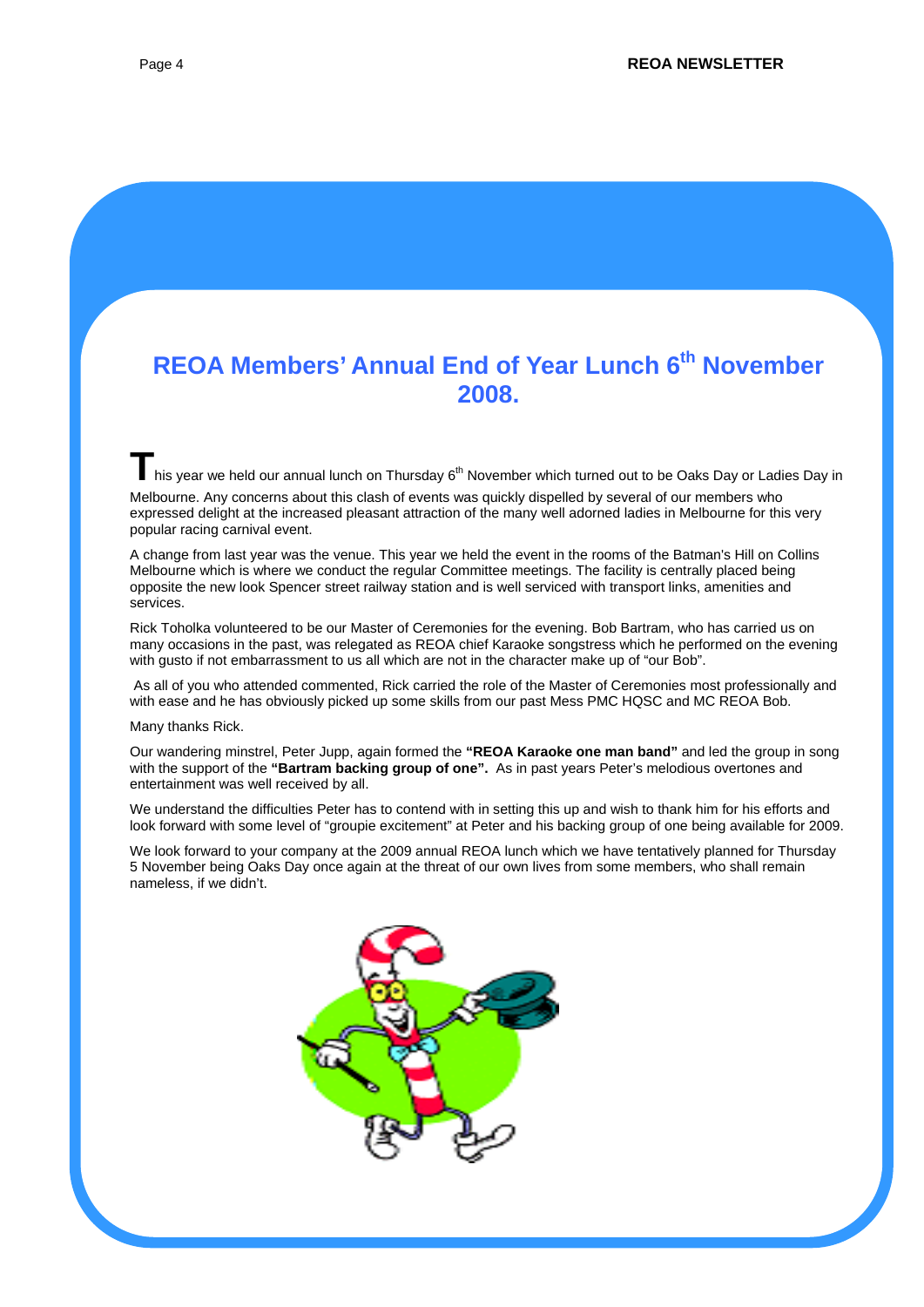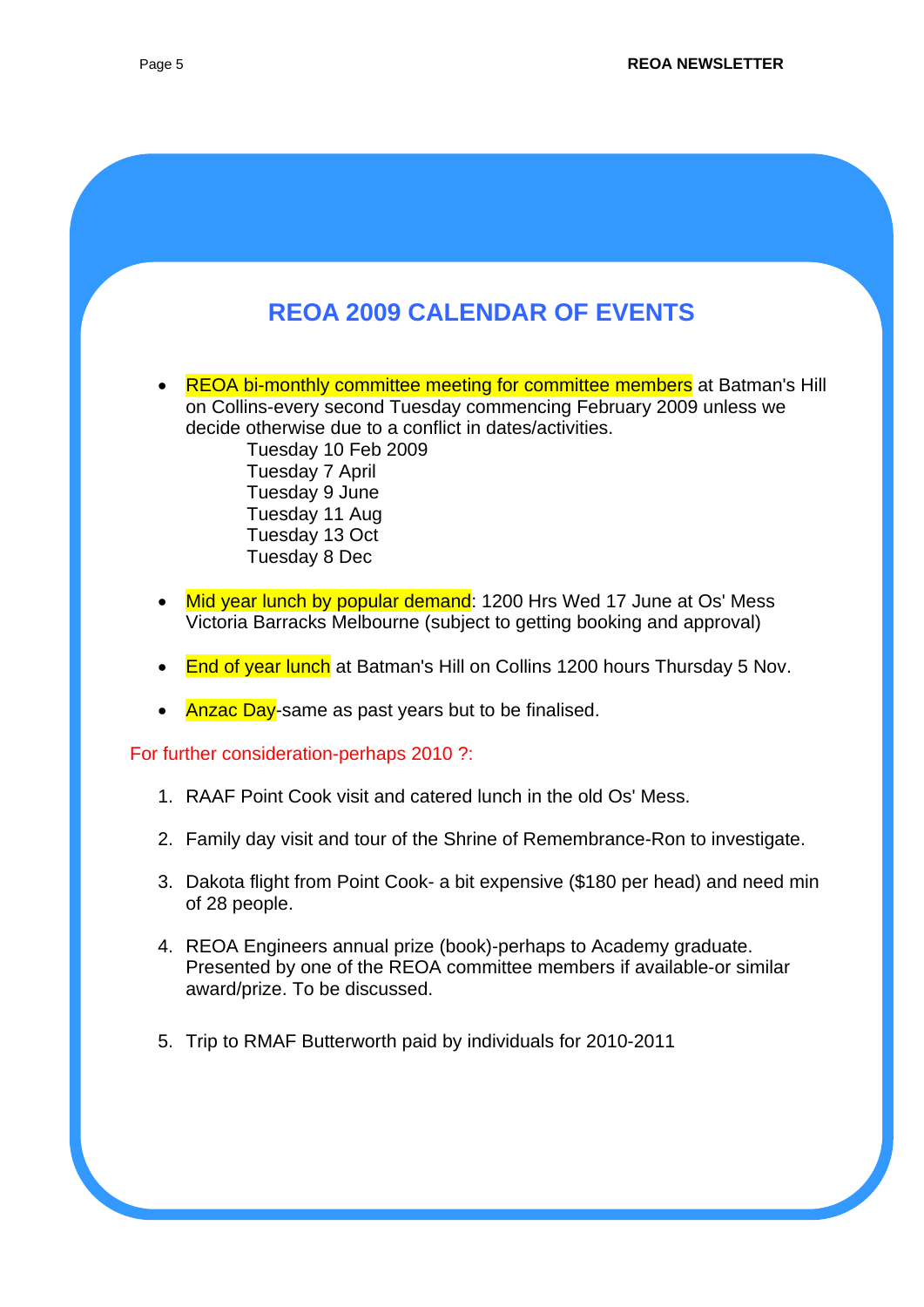# **REOA Membership-General Information Page**

All,

1. **Renewal of Contact Details:** You would be aware that the REOA runs a communication email service voluntarily run by Noel Hadfield.

Included in the data base of REOA membership contacts are a number of current RAAF serving members whose e-mail account is "@defence.com.au". Whilst you remain in the RAAF our e-mail communications will always find you. However, when you retire for the RAAF we have no easy way of knowing your private e-mail account details unless we are advised accordingly.

We are obviously keen to stay in touch will all of our membership as well as encouraging new and current serving RAAF members. If you have a change in your contact details could you please convey this to Noel or one of the current REOA membership and/or committee members so we do not lose touch with you. If you wish to be removed from the REOA data base, likewise we would appreciate if you could inform of this so we can arrange it for you.

2. **Reminder About Looking After Your Health.** (Repeat from earlier edition of the REOA Newsletter) The Department of Veterans' Affairs is also ready to help any ex-service member who has been diagnosed with cancer with the costs of medical treatment. The process of gaining DVA financial assistance is simply; you only need to establish Defence Service and have an oncologist provide a letter to DVA confirming the cancer. You do not need to establish any causal link between the cancer and Service to gain DVA acceptance. For more information contact either a member of the REOA committee or RAAFA (Victorian Division).

The Cancer Council Victoria', go to [www.cancervic.org.au/FOBT](http://www.cancervic.org.au/FOBT) or ring 13 11 20 for more information.) You owe it to yourself, your family and friends to stay in good health.

3. **Feedback/Suggestions.** The REOA Committee is always keen to hear from members with suggestions on how we should arrange our annual events and what form they should be as well as on contacts for potential new members.

Feel free to contact Noel Hadfield (contact details on page 7) or any of the committee members at any time on any matter you may wish to discuss regarding the REOA and how we can do it better.